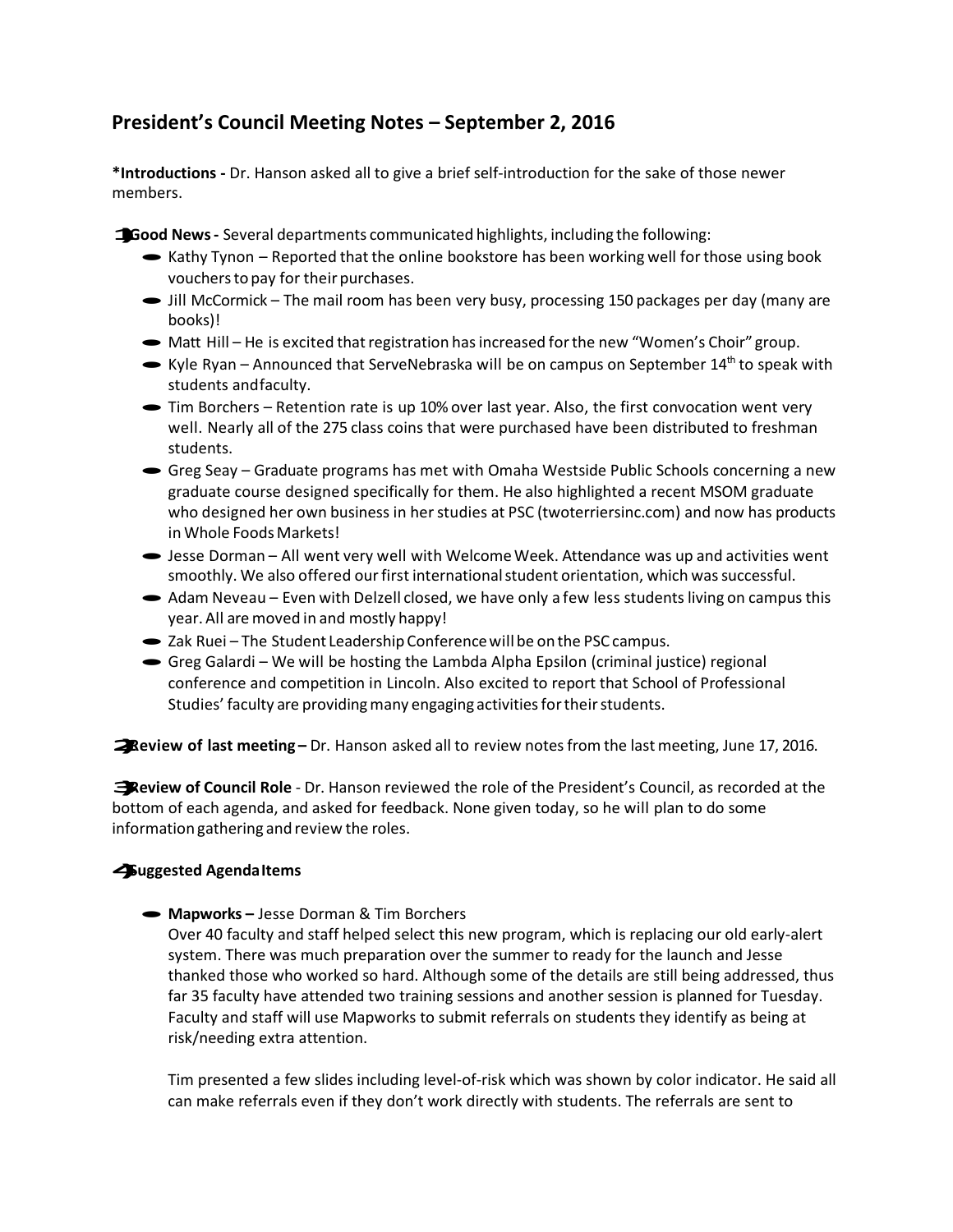Central Coordinators who route them to the correct department/individual. Academic updates will go out three times per semester on students who are at-risk. Tim noted that all students will complete a survey soon which will be used as a resource for advisors.

#### ·**Bobcat Life Phone App** – ShelleyHartman

Shelley distributed a handout which included some "Key Stats Since Launch" (Total Users to Date: 580; Sessions to Date: 16,642; Average Time Spent in app: 7.8 minutes). Currently the app is focused on registering students but will be updated to accommodate others who want to create an account. Shelley reviewed the "tiles" which appear on the app homepage. "Social Activities" are very student-engaging, encouraging them to complete tasks in order to log points. Prizes are awarded for high point totals. Shelley says these activities have been very popular and that the app helped increase the Welcome Week numbers.

They will be adding tiles for "dining" and "offices" so that reminder notifications can be sent to students. Kyle Ryan suggested reminding students to meet with their advisors when needed for registration. Students can select events they would like notifications for. Shelley added that they would like to expand the app to include alumni info for students when they graduate.

Zak Ruei inquired about having a weather alert on the app, but Jesse Dorman responded that we wouldn't want to replace our existing emergency alert system.

**5)Strategic Planning Process –** Dr. Hanson reviewed the Strategic Planning Process document/handout, noting that this topic was covered at yesterday's All-Campus Meeting, but he would add further detail. He described the process as a continuous loop of listening, creating, getting feedback, revising, finalizing, andsharing.

The fall semester will be used to draft vision, values, goals, and strategies through a process of information gathering through surveys, SOAR analysis, Vision Conference, Town Hall Meetings, and Community Listening Posts (perhaps in Auburn, NE City, Rockport, Falls City, etc.)

The spring semester will consist of identifying initiatives for each strategy and finalizing the plan with feedback through Town Hall and Area Meetings (on-campus), Listening Posts (off-campus).

Following this process, during the second half of 2017, program and unit plans will be requested.

Dr. Hanson asked for feedback on the "process goals" section of the document. He noted he would be adding the Commuter and Online Student groups from which to gather feedback. There were no additional comments. He requested ongoing responses from all throughout the process.

#### **6)Updates -**

• With updates given at the All-Campus Meeting yesterday, no additional updates today.

### **7)Announcements –**

- $\blacktriangleright$  This Saturday (9/3) there will be naming ceremonies for 1) the Vandeberg Walkway (4pm) and 2) the Douglas Circle (4:30pm). All are invited to these events and also to stop by the Hospitality Suite at the football game to say hello to these families.
- ·Greg Galardi has a new grandson, Jackson Gregory, born Wednesday to his daughter and son-inlaw.